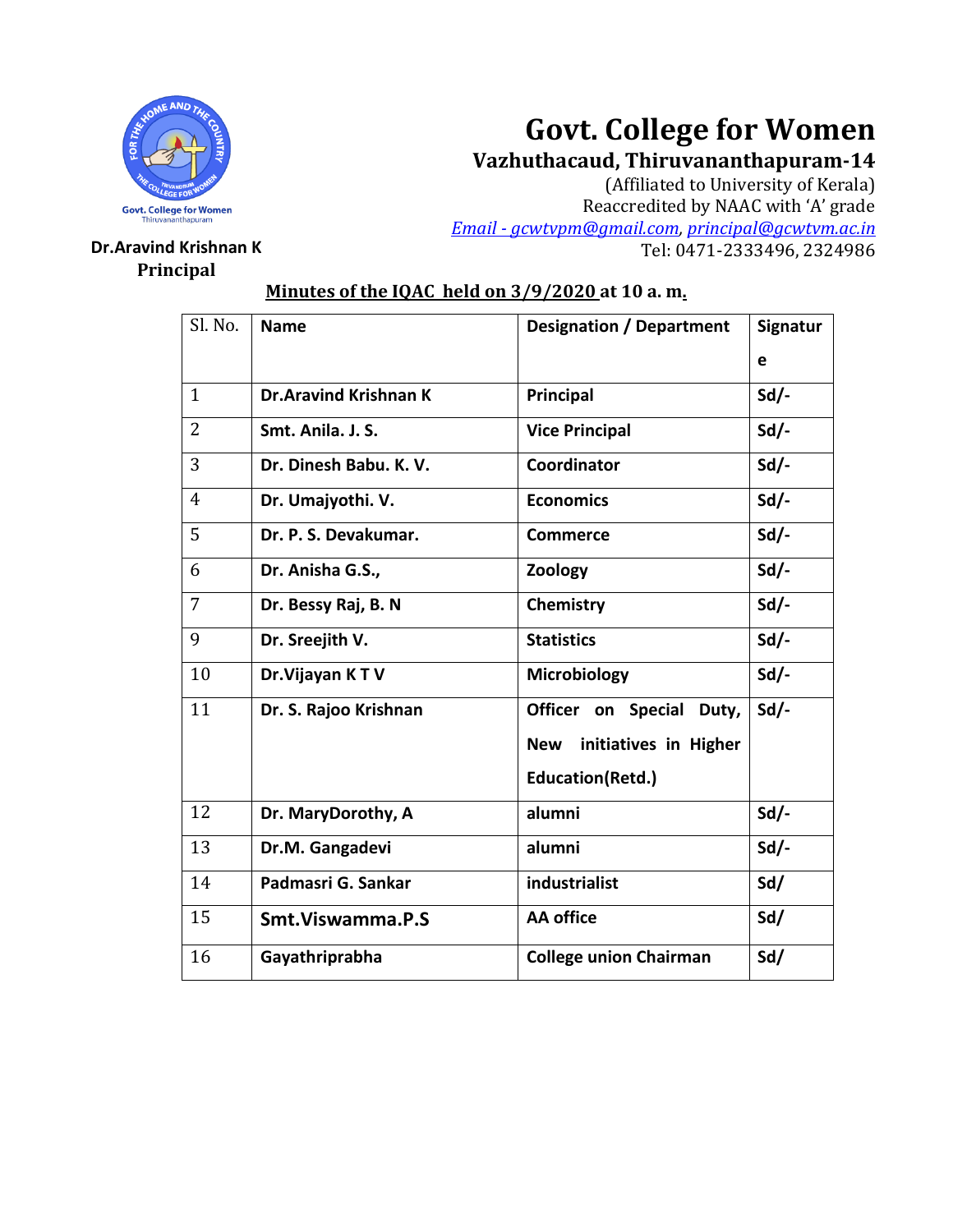#### **Decisions taken**

- 1. The IQAC instructed the college council to apply for new courses as demanded by the higher education council. A committee may be constituted for determining priority of the courses
- 2. The committee suggested that a new RUSA coordinator may be selected as NAAC coordinator is doing both coordinator functions.
- 3. The committee informed the principal to appoint NSS and NCC conveners immediately for the proper functioning of the extension activities of the college.
- 4. The IQAC demanded to finish SSR documentation immediately. Seven committees are constituted to finish the work immediately.
- 5. The committee requested to reconstitute PRAPTHA with members transferred from different colleges.
- 6. A committee is constituted to evaluate Project proposals called under **PLEASE** (**P**erformance **L**inked **E**ncouragement for **A**cademic **S**tudies and **E**ndeavour) Scheme of Higher Education Department. The IQAC instructed the committee, to make sure that the proposal satisfy the conditions prescribed by the department and are with relevant supporting documents.

### **ACTION TAKEN REPORT**

The college applied for three courses – MSc. Biochemistry, MSc. Statistics and five year integrated MA Political Science. The higher education department of Kerala sanctioned integrated MA Political Science. Dr. Godwin of Economics department was appointed as new RUSA coordinator. New coordinators are appointed for NSS and NCC. The committee of PRAPTHA was reconstituted with a. Smt. Shyma Jacob (Asst. Professor, Dept. of History). b. Smt. Viswamma. P. S. (Administrative Assistant.)

c. Smt. Seena. M. S. (Parent representative).

d. Ms. Hiba Ameen. (II MA English) and Ms. Ami. S. Fuvad. ( III B A History).

Seven proposals of PLEASE programme were submitted and all are passed through subcommittee screening and correction.